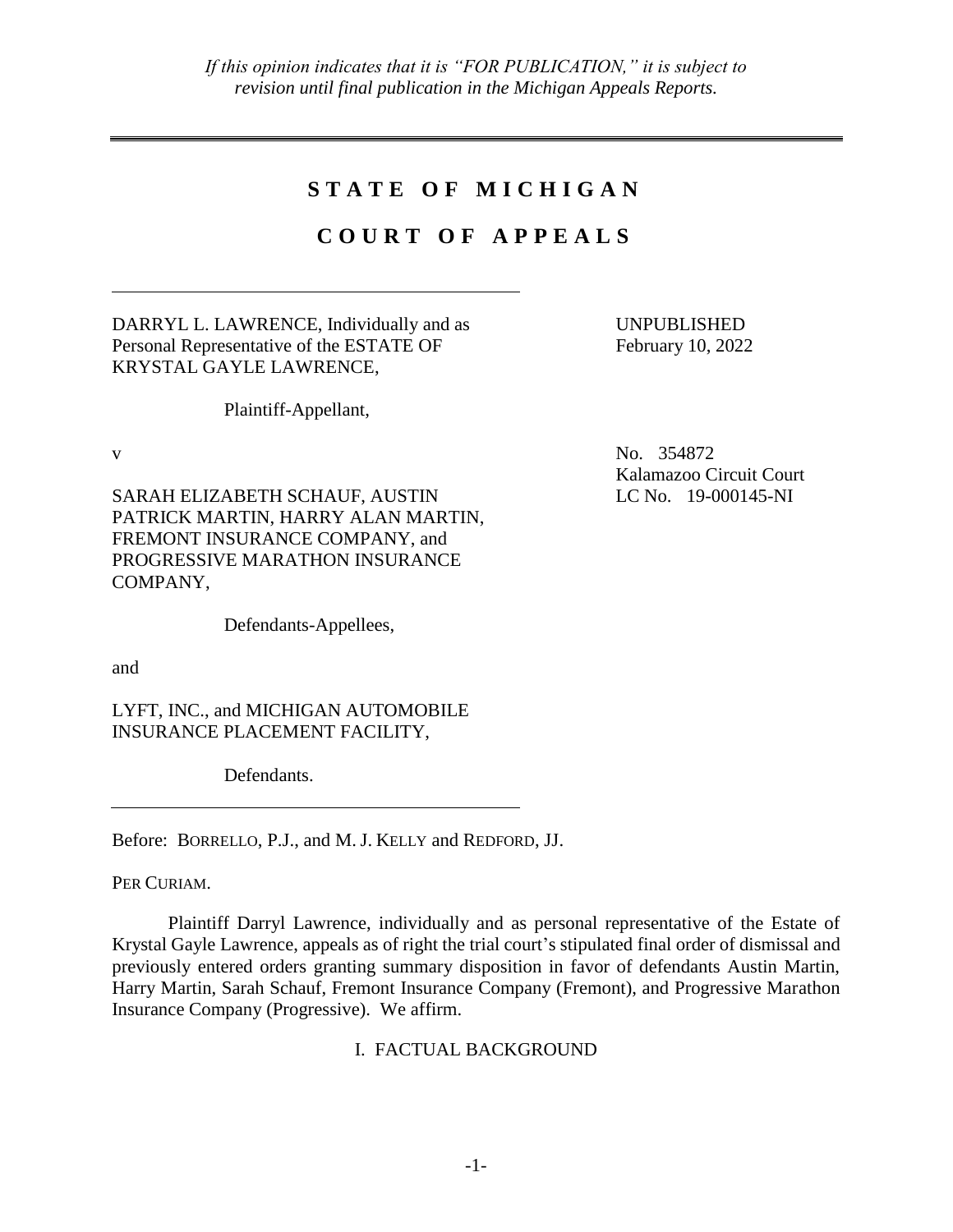This case arises from an automobile accident that occurred on the dark, rainy night of October 12, 2018, shortly after 10:00 p.m., in which separate cars driven by defendants Austin Martin and Sarah Schauf struck Krystal Lawrence, a darkly clothed pedestrian, with a blood alcohol level of  $0.296<sup>1</sup>$ , as she attempted to cross West Michigan Avenue, a five-lane street, in Kalamazoo, Michigan. The decedent made a purchase at a convenience store and decided to cross the street without using a crosswalk. She made it through the two westbound lanes, the center turn lane, and one eastbound lane, before being struck by Austin's car as she entered the outside curb lane. The collision knocked Lawrence into the adjacent eastbound lane where she fell to the ground and Schauf's vehicle ran over her. Lawrence was pronounced deceased at the scene.

Plaintiff's complaint alleged claims for negligence against Austin, Harry Martin,<sup>2</sup> and Schauf. Plaintiff also sought first-party personal protection insurance ("PIP") benefits, including survivor benefits, from the Martin's automobile insurer, Fremont, and from Schauf's insurer, Progressive. All defendants moved for summary disposition. The trial court held that, under MCL 600.2955a, the Martin defendants and Schauf were entitled to summary disposition because no reasonable jury could find that Lawrence was less than 50% at fault for the accident. The court also granted summary disposition in favor of Fremont and Progressive, ruling that plaintiff failed to demonstrate that Lawrence provided regular financial support for her daughter, JL, and therefore, JL lacked eligibility to recover survivor benefits under MCL 500.3108(1).

# II. STANDARD OF REVIEW

We review de novo a trial court's decision on a motion for summary disposition. *Coblentz v City of Novi*, 475 Mich 558, 567; 719 NW2d 73 (2006). The trial court granted summary disposition under MCR 2.116(C)(10). In reviewing a motion under this subrule, a court must consider the substantively admissible evidence submitted by the parties and must review such evidence and all legitimate inferences in the light most favorable to the nonmoving party. *Id*. at 567-568. The court must determine whether the proffered evidence fails to establish a genuine issue regarding any material fact and the moving party is entitled to judgment as a matter of law. *Id.*; *Maiden v Rozwood*, 461 Mich 109, 120; 597 NW2d 817 (1999). Issues of statutory interpretation present questions of law, subject to review de novo. *Estate of Goodwin v Northwest Mich Fair Ass'n*, 325 Mich App 129, 138; 923 NW2d 894 (2018).

### III. ANALYSIS

#### A. SUMMARY DISPOSITION FOR MARTIN DEFENDANTS

Plaintiff first argues that the trial court erred by granting summary disposition in favor of the Martin defendants on the ground that no reasonable juror could find that Lawrence was less

 $\overline{a}$ 

 $<sup>1</sup>$  After her death, toxicology testing revealed that at the time she attempted to cross West Michigan</sup> Avenue, Lawrence had a blood alcohol level of 0.296 per 100 milliliters of blood, more than three times the limit of 0.08 for drunk driving.

<sup>&</sup>lt;sup>2</sup> Defendant Harry Martin owned the vehicle driven by Austin.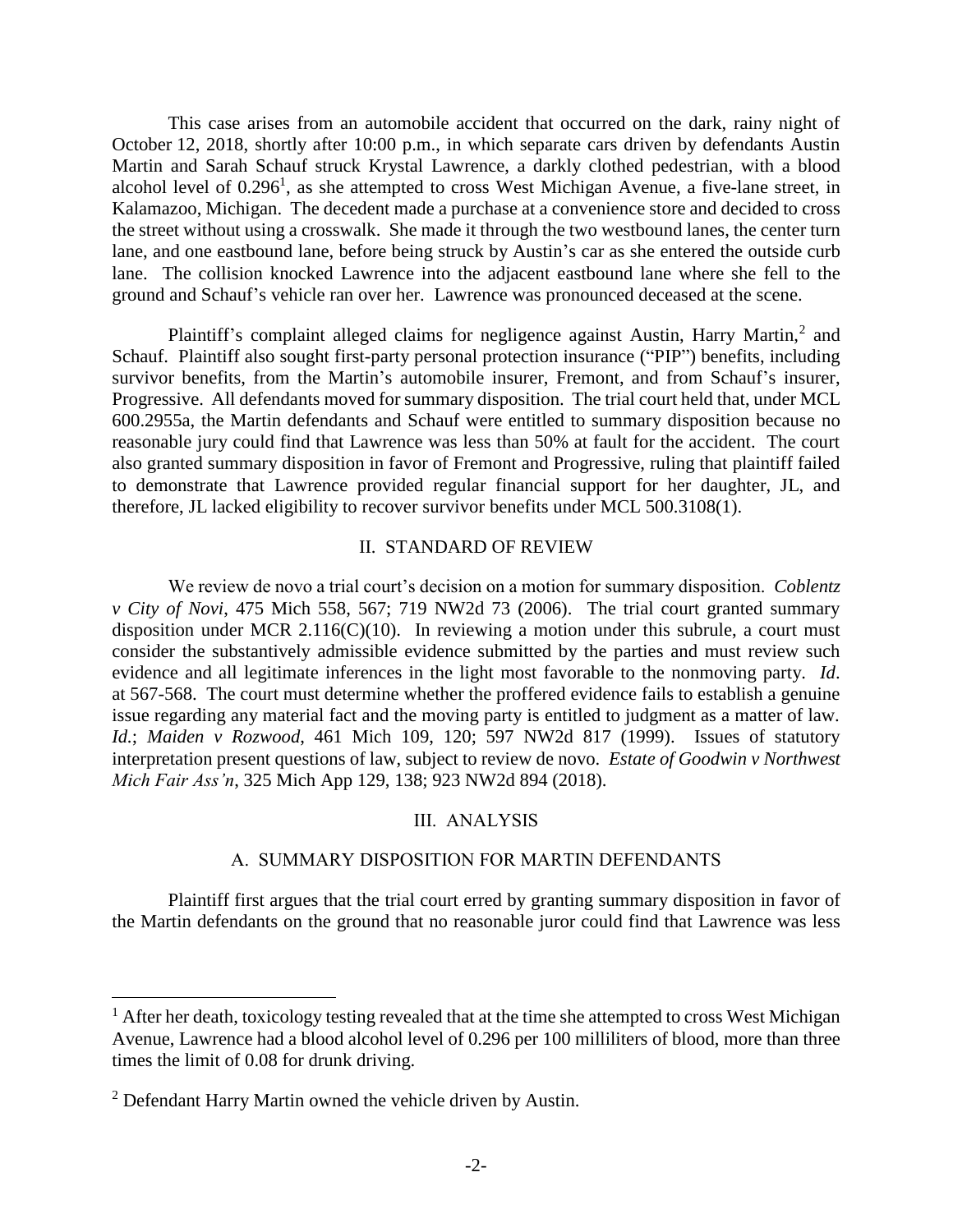than 50% at fault for the accident, and therefore, MCL 600.2955a(1) barred plaintiff's claim. We disagree.

To prove negligence, a plaintiff must prove that (1) the defendant owed the plaintiff a duty of care, (2) the defendant breached that duty, (3) the plaintiff was injured, and (4) the defendant's breach caused the plaintiff's injury. *Henry v Dow Chem Co*, 473 Mich 63, 71-72; 701 NW2d 684 (2005). Causation in a negligence action requires proof of both cause in fact and proximate cause. *Reeves v Kmart Corp*, 229 Mich App 466, 479; 582 NW2d 841 (1998).

A motor vehicle operator owes a duty to pedestrians to exercise due care. *Sweet v Ringwelski*, 362 Mich 138, 148; 106 NW2d 742 (1961); *Poe v Detroit*, 179 Mich App 564, 571; 446 NW2d 523 (1989). By the same token, however, a pedestrian "must take such care for his own safety as a reasonable, careful, prudent person would do under similar circumstances." *Malone v Vining*, 313 Mich 315, 321; 21 NW2d 144 (1946) (quotation marks and citation omitted). "In the absence of evidence to the contrary, a pedestrian killed while walking on a public highway is presumed to have exercised at all times the requisite degree and amount of care for his own safety and preservation." *People v Campbell*, 237 Mich 424, 442; 212 NW 97 (1927) (citation omitted). However, a pedestrian who knows that a vehicle is oncoming has a duty to watch the vehicle's progress to avoid being hit. *Heger v Meissner*, 340 Mich 586, 589; 66 NW2d 220 (1954). In *Malone*, our Supreme Court explained:

Under present-day traffic conditions a pedestrian, before crossing a street or highway, must (1) make proper observation as to approaching traffic, (2) observe approaching traffic and form a judgment as to its distance away and its speed, (3) continue his observations while crossing the street or highway, and (4) exercise that degree of care and caution which an ordinarily careful and prudent person would exercise under like circumstances. . . .

Pedestrians upon the public highway have a right to assume in the first instance the driver of an automobile will use ordinary care and caution for the protection of pedestrians, nevertheless the pedestrian must not rest content on such assumption, if there comes a time where he knows, or ought to know by the exercise of reasonable care, he is being placed in danger. He must take such care for his own safety as a reasonable, careful, prudent person would do under similar circumstances.

We have repeatedly held that one must look before entering a place of possible danger, such as crossing an intersection, and maintain observation while crossing.

If one is to make a proper observation of an oncoming car, []the observation must include not only the distance the approaching car is from the point of possible collision but also some observation and judgment of its approximate speed.

In many cases we have held that one is not free from contributory negligence who observes an automobile coming on the intersecting street and then proceeds to cross without giving further heed to the oncoming vehicle until the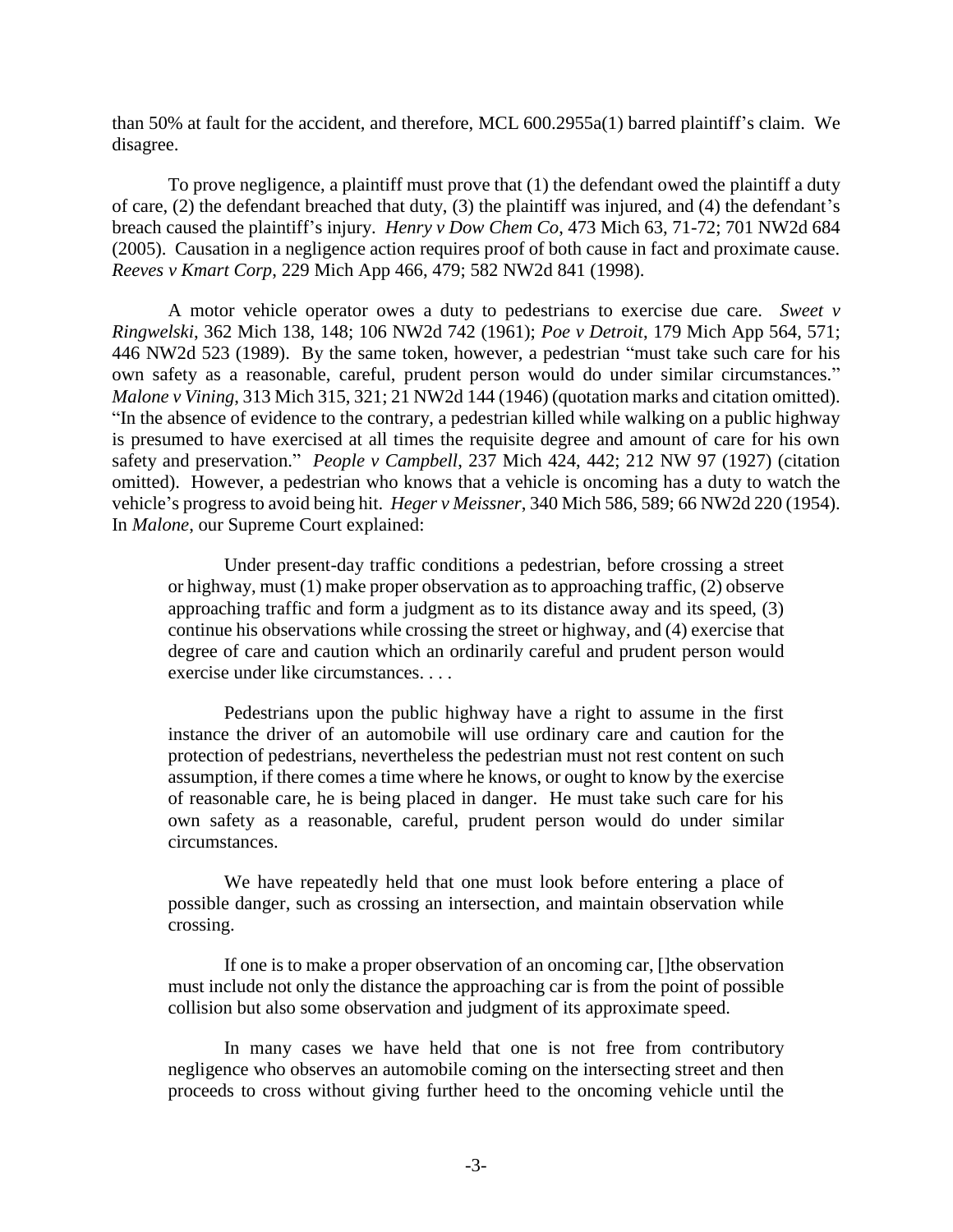instant before or at the time of collision. [*Malone*, 313 Mich at 321-322 (quotation marks and citations omitted).]

Moreover, a trial court should consider whether a pedestrian crossed outside a crosswalk, because that can be evidence of comparative negligence. *Mason v Wayne Co Bd of Comm'rs*, 447 Mich 130, 136 n 5; 523 NW2d 791 (1994) ("Pedestrians crossing outside of crosswalks face the additional hurdle of comparative negligence.")

Whether a driver was negligent is generally a question of fact for the jury. See *Cole v Barber*, 353 Mich 427, 431; 91 NW2d 848 (1958). However, MCL 600.2955a provides:

(1) It is an absolute defense in an action for the death of an individual or for injury to a person or property that the individual upon whose death or injury the action is based had an impaired ability to function due to the influence of intoxicating liquor or a controlled substance, and as a result of that impaired ability, the individual was 50% or more the cause of the accident or event that resulted in the death or injury. If the individual described in this subsection was less than 50% the cause of the accident or event, an award of damages shall be reduced by that percentage.

(2) As used in this section:

(a) "Controlled substance" means that term as defined in section 7104 of the public health code, Act No. 368 of the Public Acts of 1978, being section 333.7104 of the Michigan Compiled Laws.

(b) "Impaired ability to function due to the influence of intoxicating liquor or a controlled substance" means that, as a result of an individual drinking, ingesting, smoking, or otherwise consuming intoxicating liquor or a controlled substance, the individual's senses are impaired to the point that the ability to react is diminished from what it would be had the individual not consumed liquor or a controlled substance. An individual is presumed under this section to have an impaired ability to function due to the influence of intoxicating liquor or a controlled substance if, under a standard prescribed by section 625a of the Michigan vehicle code, Act No. 300 of the Public Acts of 1949, being section 257.625a of the Michigan Compiled Laws, a presumption would arise that the individual's ability to operate a vehicle was impaired.

At the time of the accident that caused Lawrence's death, MCL 257.625a(7)(b) set the relevant legal alcohol intoxication limit as 0.08 grams or more per 100 milliliters of blood, per 210 liters of breath, or per 67 milliliters of urine. The uncontroverted evidence established that toxicology test results following Lawrence's death reported that she had a blood alcohol level of 0.296 per 100 milliliters of blood, more than three times the legal limit. Indeed, plaintiff concedes in his brief that Lawrence's blood alcohol level "raises a presumption of her impairment." The Martin defendants were entitled to summary disposition if no reasonable person could find that Lawrence, who was presumptively impaired because of her high blood alcohol content, was 50% or more the cause of the accident or event that resulted in her death.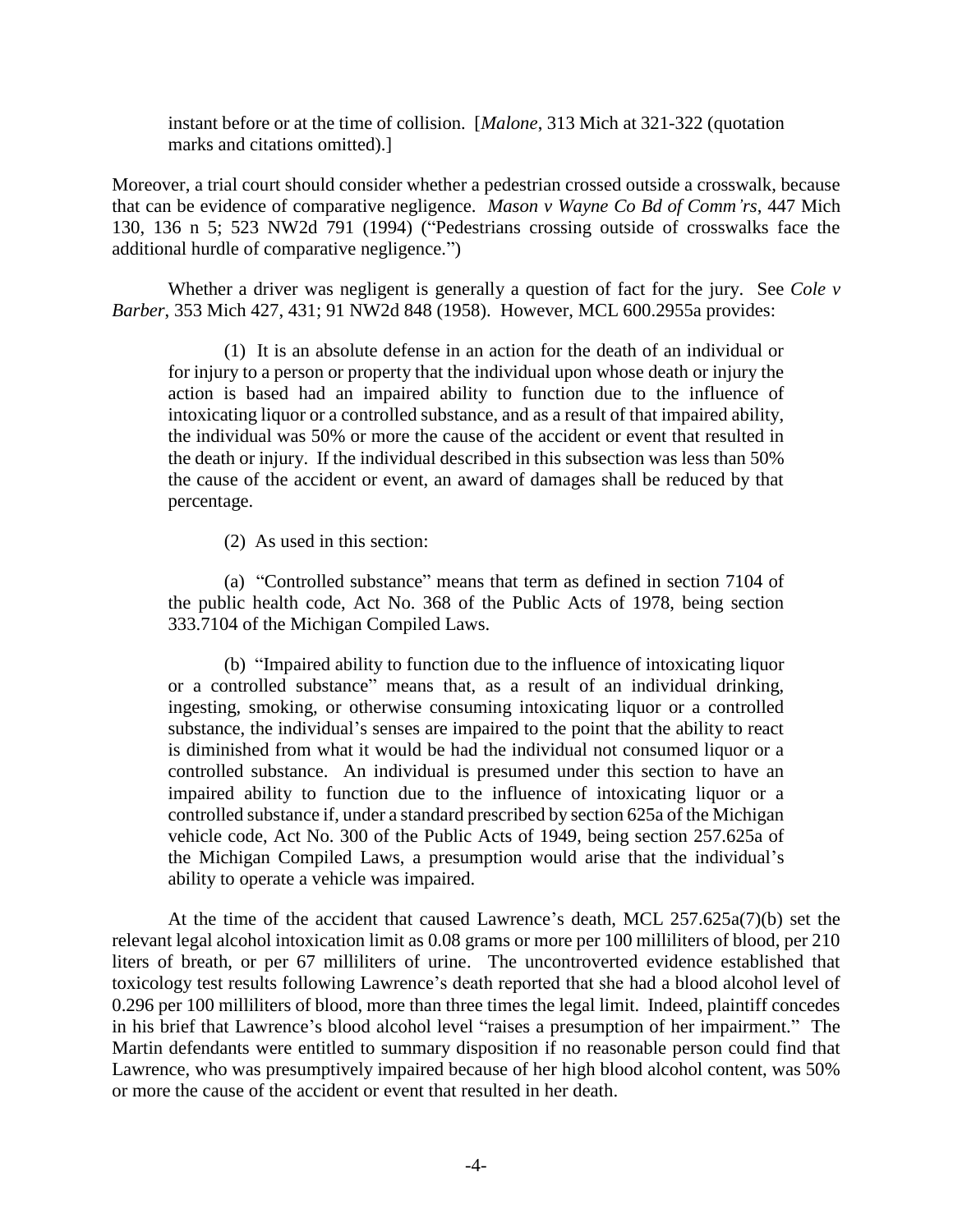This case also raises the issue whether any evidence supported a conclusion that Austin Martin violated MCL 257.627, which provides in pertinent part:

(1) A person operating a vehicle on a highway shall operate that vehicle at a careful and prudent speed not greater than nor less than is reasonable and proper, having due regard to the traffic, surface, and width of the highway and of any other condition existing at the time. A person shall not operate a vehicle upon a highway at a speed greater than that which will permit a stop within the assured, clear distance ahead. A violation of this subsection shall be known and may be referred to as a violation of the basic speed law or "VBSL".

(2) Except as provided in subsection (1), it is lawful for the operator of a vehicle to operate that vehicle on a highway at a speed not exceeding the following:

\* \* \*

(h) 35 miles per hour on a highway segment with not less than 45 vehicular access points but no more than 49 vehicular access points within ½ mile.

Plaintiff maintains that evidence was presented that Austin violated Subsection (2)(h) by his admission that he believed that he drove 38 miles per hour in the 35 mile per hour zone located at the scene of the accident. Plaintiff also argues that Austin violated the basic speed law by failing to operate his car at a prudent speed or to keep a proper lookout for Lawrence. Plaintiff appears to also acknowledge, however, that Lawrence violated portions of the Kalamazoo City Traffic Code by jaywalking. Article X of the Kalamazoo City Traffic Code governs pedestrian conduct, and § 36-282(A) states that "[n]o pedestrian shall cross or enter a public street in the City in a manner which endangers or is likely to endanger such pedestrian or others lawfully using the street." Further, § 36-280(D) of the Traffic Code provides in part that "[e]very pedestrian or bicyclist crossing the roadway at any point other than within a marked crosswalk or within an unmarked crosswalk at an intersection shall yield the right of way to oncoming vehicles upon the roadway." "In Michigan, a violation of a statute creates a rebuttable presumption of negligence while the violation of an ordinance or administrative regulation constitutes evidence of negligence." *Candelaria v BC Gen Contractors, Inc*, 236 Mich App 67, 82 n 5; 600 NW2d 348 (1999).

The undisputed record evidence established that Lawrence, while wearing dark clothing and legally intoxicated attempted to cross the street where no crosswalk existed, and ventured into the eastbound lanes which had oncoming traffic. Both drivers, Austin and Schauf, were unaware of her presence until too late. The undisputed evidence supported the trial court's decision. In any event, a jury may not award damages in favor of a party who is more than fifty percent at fault. MCL 500.3135(2)(b).

# 1. USE OF "*WHAT EVERY DRIVER MUST KNOW*" PAMPHLET

Plaintiff seeks to rely on various statements in a pamphlet issued by the Michigan Secretary of State, entitled *What Every Driver Must Know*, as authority for determining Austin's duties toward Lawrence. Plaintiff's reliance on this pamphlet as authority regarding the parties' respective duties, for example, to determine whether Lawrence or Austin had the right-of-way, is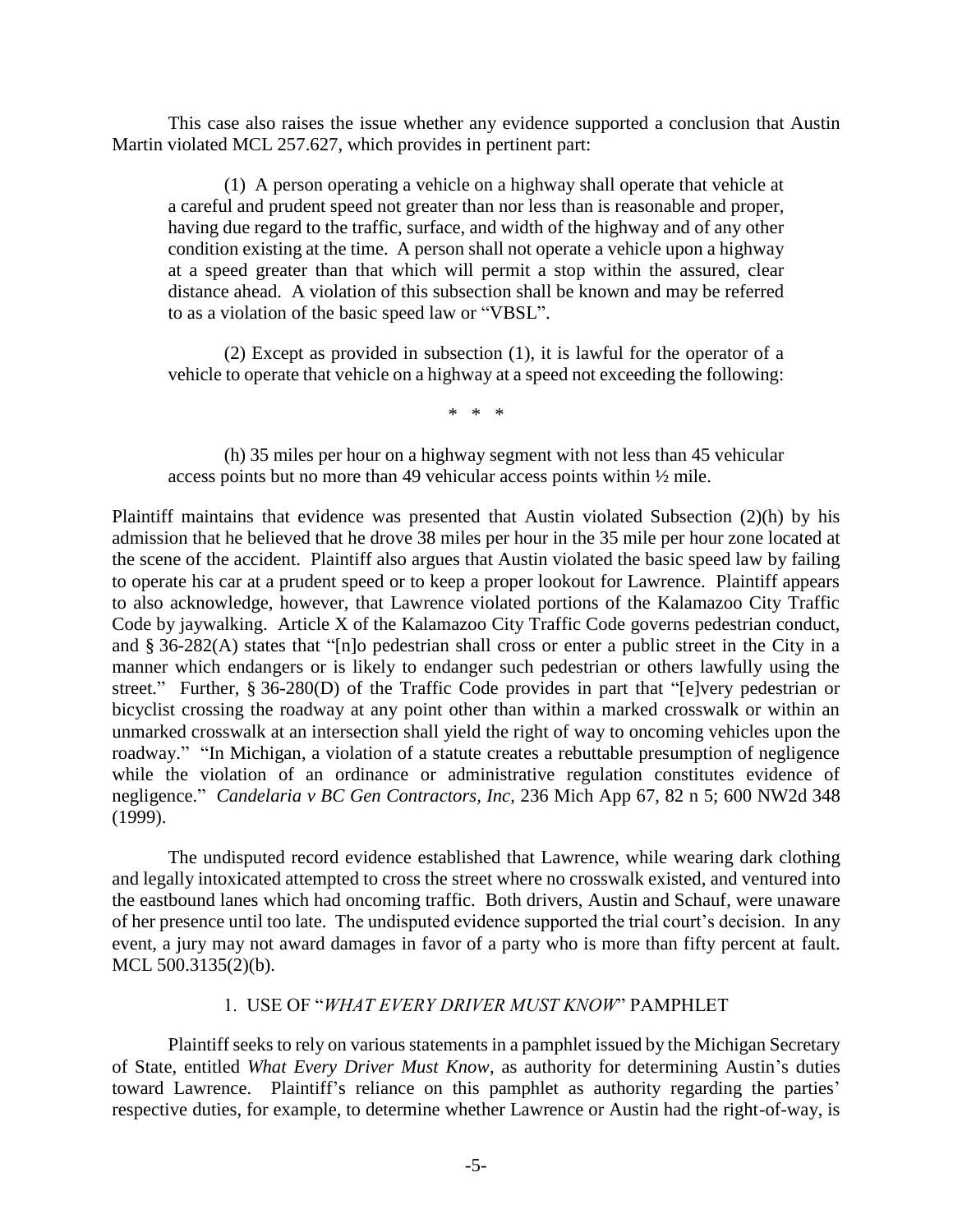misplaced. The pamphlet is not an official source of Michigan's constitutional, statutory, or common law. Rather, as explained in the preface to the 2016 edition issued by former Secretary of State Ruth Johnson, it is merely a guide to finding information regarding "obtaining a driver's license, common traffic laws, signs and signals, and basic driving tips for sharing the road and handling emergency situations." Michigan Secretary of State, *What Every Driver Must Know* (April 2016), preface. Similarly, current Secretary of State Jocelyn Benson's preface to the 2019 edition cited by plaintiff discusses the pamphlet as "an excellent resource for assisting [drivers] on this lifelong journey." Michigan Secretary of State, *What Every Driver Must Know* (September 2019), preface. Historically, our Supreme Court has only endorsed the use of stopping-distance tables in the pamphlet, which are no longer contained in the pamphlet. See *Winekoff v Pospisil*, 384 Mich 260, 268-269; 181 NW2d 897 (1970) (permitting judicial notice of the "Stopping Distance-Passenger Cars" chart, with the caveat that "intervening changes of design or construction, say of cars, tires, or pavement surfaces, have rendered the chart misleading" would be a "good" objection to its introduction). Contrary to plaintiff's assertion, the pamphlet is not authoritative for determining the relative rights and responsibilities of the parties in this case.

### 2. CRASH REPORT

Plaintiff also relies on a report prepared by plaintiff's accident-reconstruction expert Timothy Robbins's conclusion that "the lighting would have sufficiently illuminated Ms. Lawrence as she crossed the five lanes of W. Michigan Avenue," which he based in part on photographs of the street that he included in his report. Plaintiff also relies on Robbins's estimation of Lawrence's speed as she crossed the street, and the amount of time this would have given Austin to see Lawrence before he struck her.

Much of Robbins's report, however, is inadmissible or insufficient to establish a question of fact. A witness qualified as an expert may testify in the form of an opinion or otherwise if "(1) the testimony is based on sufficient facts or data, (2) the testimony is the product of reliable principles and methods, and (3) the witness has applied the principles and methods reliably to the facts of the case." MRE 702. There must be evidentiary support for any facts or data on which an expert bases an opinion. MRE 703 ("The facts or data in the particular case upon which an expert bases an opinion or inference shall be in evidence."). In *Craig v Oakwood Hosp*, 471 Mich 67, 82; 684 NW2d 296 (2004), our Supreme Court stated:

Under MRE 702, the trial court had an independent obligation to review *all* expert opinion testimony in order to ensure that the opinion testimony . . . was rendered by a "qualified expert," that the testimony would "assist the trier of fact," and ... that the opinion testimony was rooted in "recognized" scientific or technical principles. These obligations applied irrespective of the type of expert opinion testimony offered by the parties. While a party may waive any claim of error by failing to call this gatekeeping obligation to the court's attention, the court *must* evaluate expert testimony under MRE 702 once that issue is raised. [Emphasis in original.]

In addition, MCL 600.2955 provides, in pertinent part: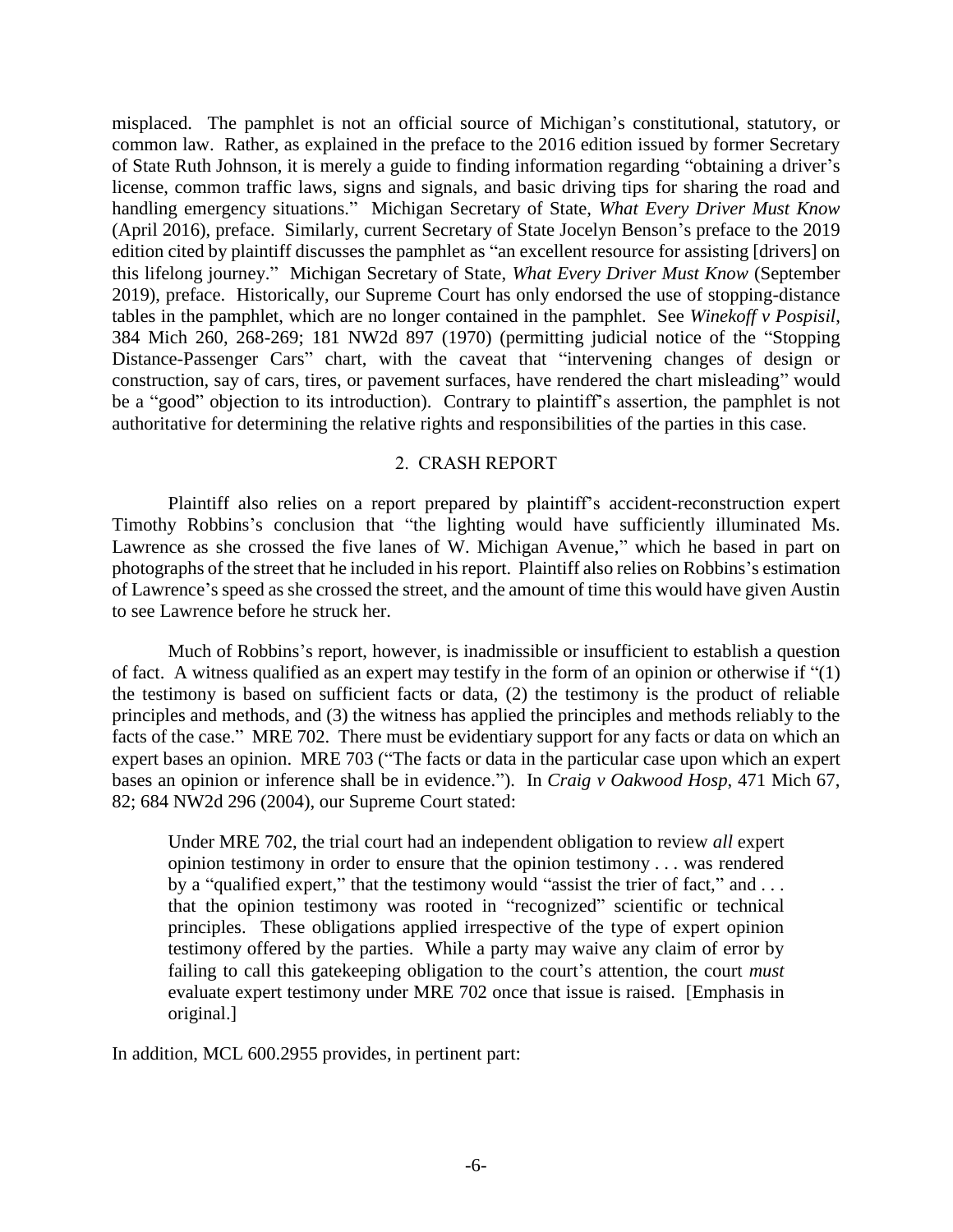(1) In an action for the death of a person or for injury to a person or property, a scientific opinion rendered by an otherwise qualified expert is not admissible unless the court determines that the opinion is reliable and will assist the trier of fact. In making that determination, the court shall examine the opinion and the basis for the opinion, which basis includes the facts, technique, methodology, and reasoning relied on by the expert, and shall consider all of the following factors:

(a) Whether the opinion and its basis have been subjected to scientific testing and replication.

(b) Whether the opinion and its basis have been subjected to peer review publication.

(c) The existence and maintenance of generally accepted standards governing the application and interpretation of a methodology or technique and whether the opinion and its basis are consistent with those standards.

(d) The known or potential error rate of the opinion and its basis.

(e) The degree to which the opinion and its basis are generally accepted within the relevant expert community. As used in this subdivision, "relevant expert community" means individuals who are knowledgeable in the field of study and are gainfully employed applying that knowledge on the free market.

(f) Whether the basis for the opinion is reliable and whether experts in that field would rely on the same basis to reach the type of opinion being proffered.

(g) Whether the opinion or methodology is relied upon by experts outside of the context of litigation.

When expert testimony is offered in opposition to a motion for summary disposition, a court must evaluate that testimony. As explained in *Amorello v Monsanto Corp*, 186 Mich App 324, 331-332; 463 NW2d 487, 491 (1990):

Summary disposition is not precluded simply because a party has produced an expert to support its position. The expert's opinion must be admissible. MRE 403; MRE 702. For an expert's opinion to be admissible, the court must determine whether the opinion will assist the trier of fact to understand the evidence or to determine a fact in issue, and the opinion must not tend to mislead or confuse the jury. *Id*. The facts and data upon which the expert relies in formulating an opinion must be reliable. [Citations omitted.]

"An expert witness's opinion is objectionable if it is based on assumptions that do not accord with the established facts," and when it is based on assumptions "that are contrary to the facts in evidence, it is technically irrelevant to the actual issues at trial." *People v Unger*, 278 Mich App 210, 248; 749 NW2d 272 (2008). Moreover, unsupported conclusory statements cannot establish a genuine issue of material fact that satisfies the party opposing a summary disposition motion's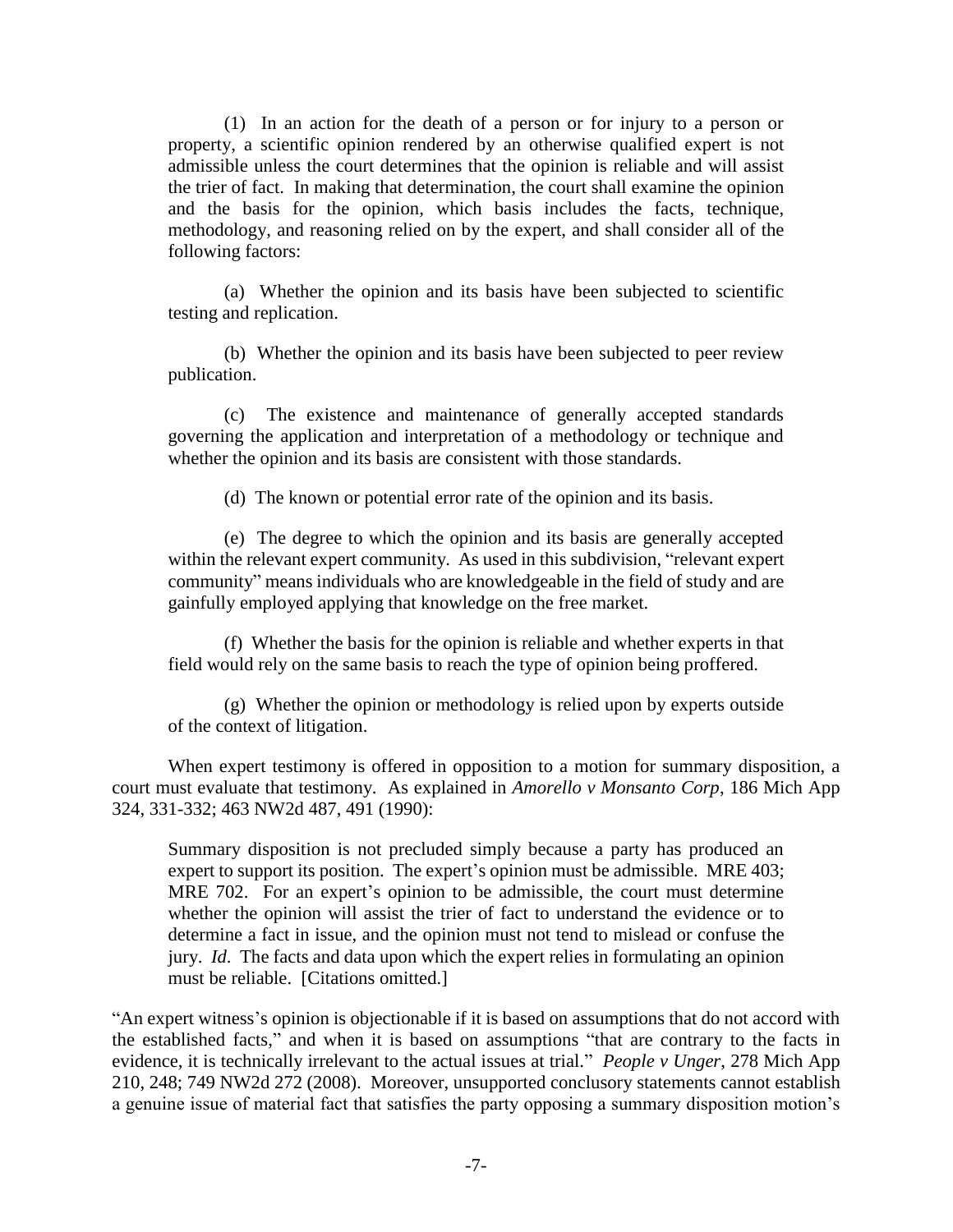burden. See *Rose v Nat'l Auction Group, Inc*, 466 Mich 453, 470; 646 NW2d 455 (2002) (explaining that it "is not enough to create a genuine issue of material fact to provide conclusory statements that a duty was breached."); *Quinto v Cross & Peters Co*, 451 Mich 358, 371-372; 547 NW2d 314 (1996) (holding insufficient an affidavit that provided "mere conclusory allegations and was devoid of detail" to avoid summary disposition under MCR  $2.116(C)(10)$ ; see also *Jubenville v West End Cartage, Inc*, 163 Mich App 199, 207; 413 NW2d 705 (1987) (conclusory assertions that are unsupported and based on mere speculation are insufficient to establish a question of fact).

In this case, Robbins's report contains a number of conclusions that rely on facts or data created by Robbins, but unsupported by any evidence of the incident itself. As an example, plaintiff offers Robbins's report as evidence that Austin would have experienced lighting conditions at the time of the accident on October 12, 2018, shortly after 10:00 p.m. According to witnesses, however, it was raining and dark that night. Robbins's report states that he visited the accident scene on April 7, 2020, at approximately 10:30 p.m., when the area was wet and the skies were overcast. However, Robbins did not photograph the scene during rain, a factor that would affect visibility, as on the night of the accident. Moreover, Robbins specifically states that the photographs "are to help show the illumination pattern of the streetlights but are not intended to show what the human eye can see." Robbins presented another photograph that he took to demonstrate "how easily a pedestrian in dark clothing can be seen." The photograph is of a street in which a pedestrian can be seen, but the photograph is blurry and appears to have either been taken using magnification or from a much closer vantage point than the first picture. The items Robbins relied on to fashion his opinions did not replicate the actual accident conditions that record evidence established.

When asked to describe the lighting, Austin stated that it was poor, with the streetlights "very spaced out" with some light bulbs missing in the area. Kalamazoo Public Safety Officer Ariana Gasca, who attended the scene shortly after the accident, similarly testified that it was already night and she did not think there were too many streetlamps on or maybe they were just too far apart. She also testified that when she arrived at the scene, she "barely even saw [Lawrence] in the road because there was so much reflection from the lights . . . from the cars that were stopped, the road was wet."

Robbins's photographs were taken 1½ years later, under different weather conditions and without any other visible traffic. Robbins essentially created his own data, which he then used to justify his speculative opinion. To the extent that Robbins relied on the photographs to demonstrate that Lawrence would have been visible as she crossed the street, such reliance was misplaced because it failed to account for and could not rebut uncontroverted established facts. Moreover, because Robbins conceded that the photographs were not intended to show what the human eye could see, they could not establish a question of fact whether Austin could or should have seen Lawrence in time to avoid hitting her when she ventured into his car's path.

In determining that Austin would have been able to see Lawrence as she crossed the other lanes of traffic, Robbins estimated that it would have taken five seconds for Lawrence to walk the 30 feet to the center lane if she walked at six feet per second, which he asserts is an above-average walking speed. Robbins based his assumptions about Lawrence's walking speeds, however, solely on speculation, unsupported by any facts in evidence. Further, even assuming that data could lend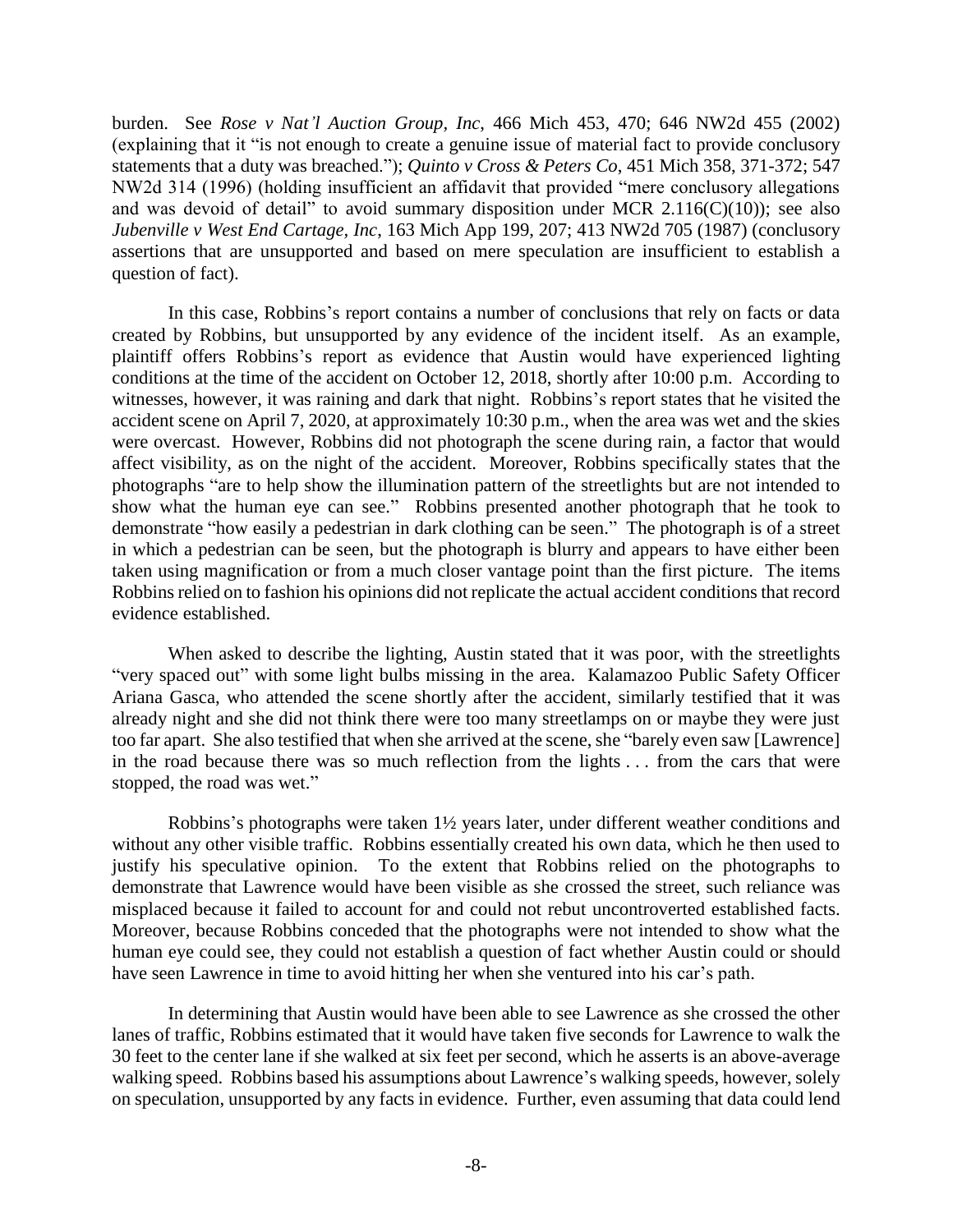support to Robbins's assumptions, Robbins did not discuss how seeing Lawrence for five seconds before the accident would have permitted Austin to stop before hitting Lawrence. As defendants point out, Robbins did not opine that Austin's speed served as a factor in the accident.

Robbins's opinions also appear to have been based in part on various "duties" derived from the "*What Every Driver Must Know*" publication. As explained earlier, the handbook is not an authoritative basis for determining the parties' relative rights and responsibilities. Moreover, the handbook is not probative of the issue of Lawrence's comparative negligence, i.e., whether Lawrence was more than 50% at fault.

The record reflects that plaintiff failed and could not show that Robbins's opinions were based on facts or data supported by evidence. His opinions did not account for established facts such as the actual weather or other conditions at the time of the accident. Robbins's opinions were not the product of reliable principles and methods, nor did he reliably apply scientific principles to the actual facts of the case. Accordingly, Robbins's opinions did not satisfy the requirements set forth in MRE 702 or MCL 600.2955. Therefore, as a matter of law, Robbins's report and speculative opinions failed and could not establish a question of fact concerning whether Austin negligently operated his vehicle.

### 3. APPLICATION OF MCL 600.2955a

"[P]ursuant to MCL 600.2955a, in order to successfully avail itself of the absolute defense of impairment, defendant in this case was required to establish that (1) the decedent had an impaired ability to function due to the influence of intoxicating liquor or a controlled substance, and (2) that as a result of that impaired ability, the decedent was fifty percent or more the cause of the accident or event that resulted in his death." *Harbour v Correctional Med Servs, Inc*, 266 Mich App 452, 456; 702 NW2d 671 (2005). Plaintiff argues that although Lawrence's 0.296 blood alcohol content raised a presumption of impairment under MCL 600.2955a(2)(b), that presumption is rebuttable. In an effort to rebut the presumption, plaintiff admits that Lawrence had a history of substance abuse, but contends that "[i]t is commonly understood that persons with chronic histories of excessive alcohol use have higher tolerances than casual drinkers" and urges this Court to consider such anecdotal information applicable in this case to Lawrence and treat that as sufficient to establish the existence of a genuine issue of material fact. Even if such common understanding may be true, plaintiff presented no competent evidence to establish that Lawrence, despite her 0.296 blood alcohol content, was not impaired. Plaintiff did not provide any substantively admissible evidence to rebut the presumption of her impairment. Plaintiff proffered no evidence that Lawrence actually had a higher tolerance than an "average" person who consumes alcohol, nor any expert testimony or other explanation for how such a "common understanding" may be quantified into a workable framework for rebutting a presumption of impairment for a person with a blood alcohol content of 0.296. Thus, plaintiff's contention that, given Lawrence's history of substance abuse, a blood alcohol content of 0.296 would not have impaired her ability to function rests solely on mere speculation. Moreover, even if one were to agree that a person with such a high blood alcohol content theoretically might not be impaired, such would not alter the fact that Lawrence ventured out into a street on a dark rainy night into the path of oncoming traffic. Such conduct demonstrates serious impairment of decision-making ability. The trial court did not err by holding that plaintiff failed to establish a question of fact regarding Lawrence's ability to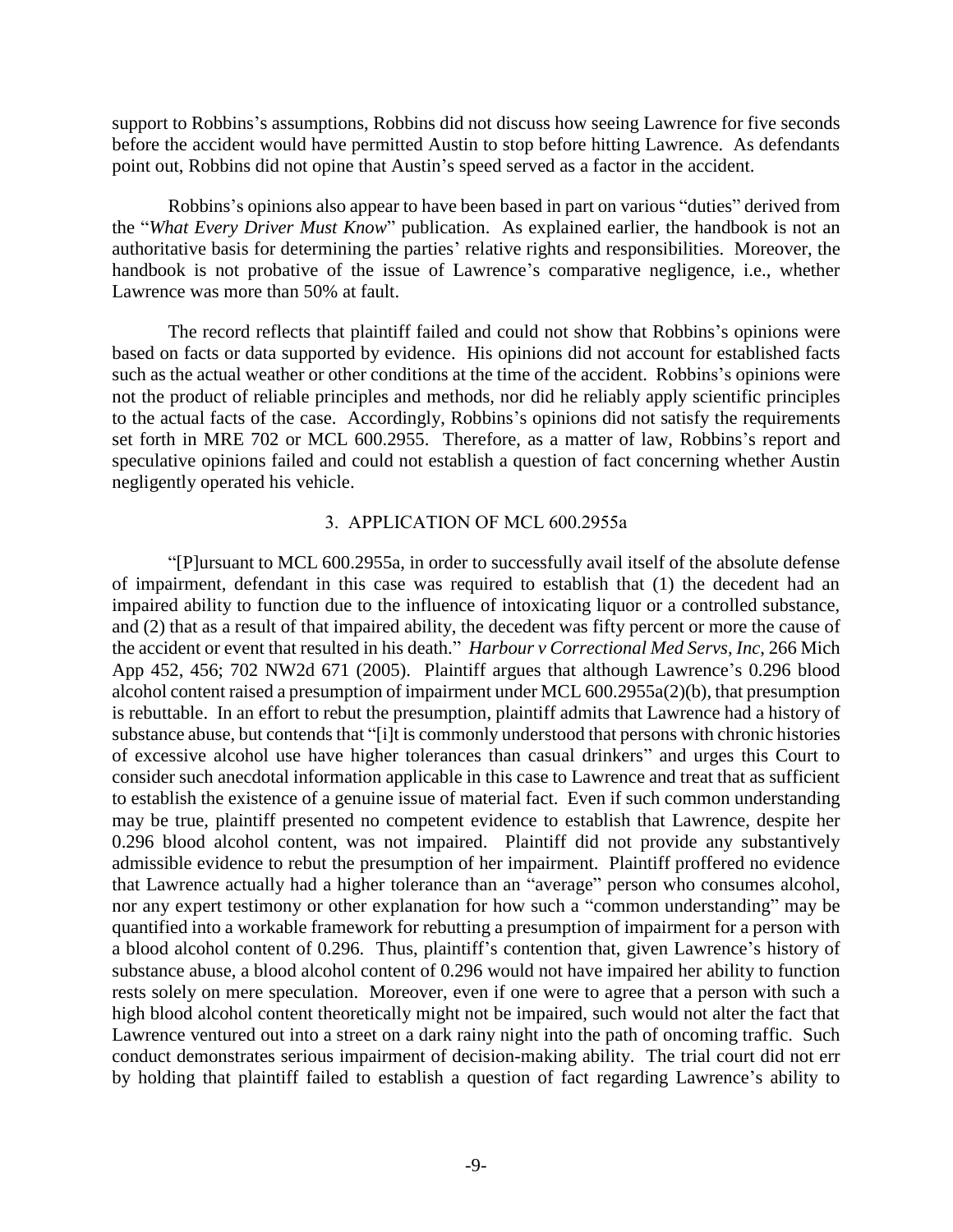function unimpaired despite her consumption of alcohol to the point of having a 0.296 blood alcohol content.

Plaintiff also argues that, even though Lawrence attempted to cross the street outside a crosswalk, she was not negligent because the nearest crosswalk was more than 600 feet away and no evidence established that Lawrence was even aware of that crosswalk. Plaintiff, however, presents no authority for the proposition that a pedestrian may be excused for jaywalking if she is unaware of a nearby crosswalk or decides that the nearest crosswalk is inconvenient. "A party may not simply announce a position and leave it to this Court to make the party's arguments and search for authority to support the party's position." *Seifeddine v Jaber*, 327 Mich App 514, 519- 520; 934 NW2d 64 (2019). Lacking any legal authority for such contentions, we find plaintiff's argument meritless.

Plaintiff also relies on a statement in a police Incident/Investigation report which stated that a witness told a responding police officer that approximately 15 minutes before the accident, the witness observed a person who resembled Lawrence cross the street without difficulty. Because plaintiff relies on this out-of-court statement for the truth of the matter asserted, i.e., that the witness observed Lawrence crossing the street shortly before the accident, the statement is inadmissible hearsay absent an exception. MRE 401; MRE 402. As such, plaintiff must show that he could provide this evidence in admissible form at trial. When a document contains a second level of hearsay, each level must qualify under an exception to the hearsay rule. *Maiden*, 461 Mich at 125. The Incident/Investigation report itself is plausibly admissible under the business record exception, MRE 803(6). *Id*. at 124. However, plaintiff does not explain how the statement attributed to the witness falls within a recognized hearsay exception. "By presenting inadmissible hearsay evidence, a nonmoving party is actually promising to create an issue for trial where the promise is incapable of being fulfilled. The nonmovant is not showing that a genuine issue exists." *Id.* at 123 n 5.

Reviewing the evidence in the light most favorable to plaintiff, a reasonable jury could infer that Austin drove slightly over the speed limit in violation of MCL 257.627(2)(h), thereby creating a presumption of negligence. A reasonable jury could also rely on this information, coupled with the information that the roadway was dark and that it had been raining, to find that Austin violated a duty of care under MCL 257.627(1). However, plaintiff failed to present any substantively admissible evidence that Austin's speed caused or factored in the accident.

Plaintiff relies on Austin's acknowledgment to a detective that Austin may have seen Lawrence jogging across the street "at the last second" before the accident, and argues that this "direct contradiction" itself should have precluded the trial court from granting summary disposition. Viewed in a light most favorable to plaintiff, this statement indicates at most that Austin may have seen Lawrence just before striking her, but it provides no ground for concluding that Austin had the ability to see and react to Lawrence's unexpected presence. Plaintiff asserts that Austin's slightly different answers about his speed or whether he may have seen Lawrence at the last second before striking her suffices to establish a question of fact regarding the speed at which he traveled and whether he may have seen Lawrence early enough to react differently. Such speculation, however, does not suffice to establish a genuine issue of material fact for trial. Moreover, no evidence establishes that Austin acted in any manner other than a reasonably prudent driver under the circumstances.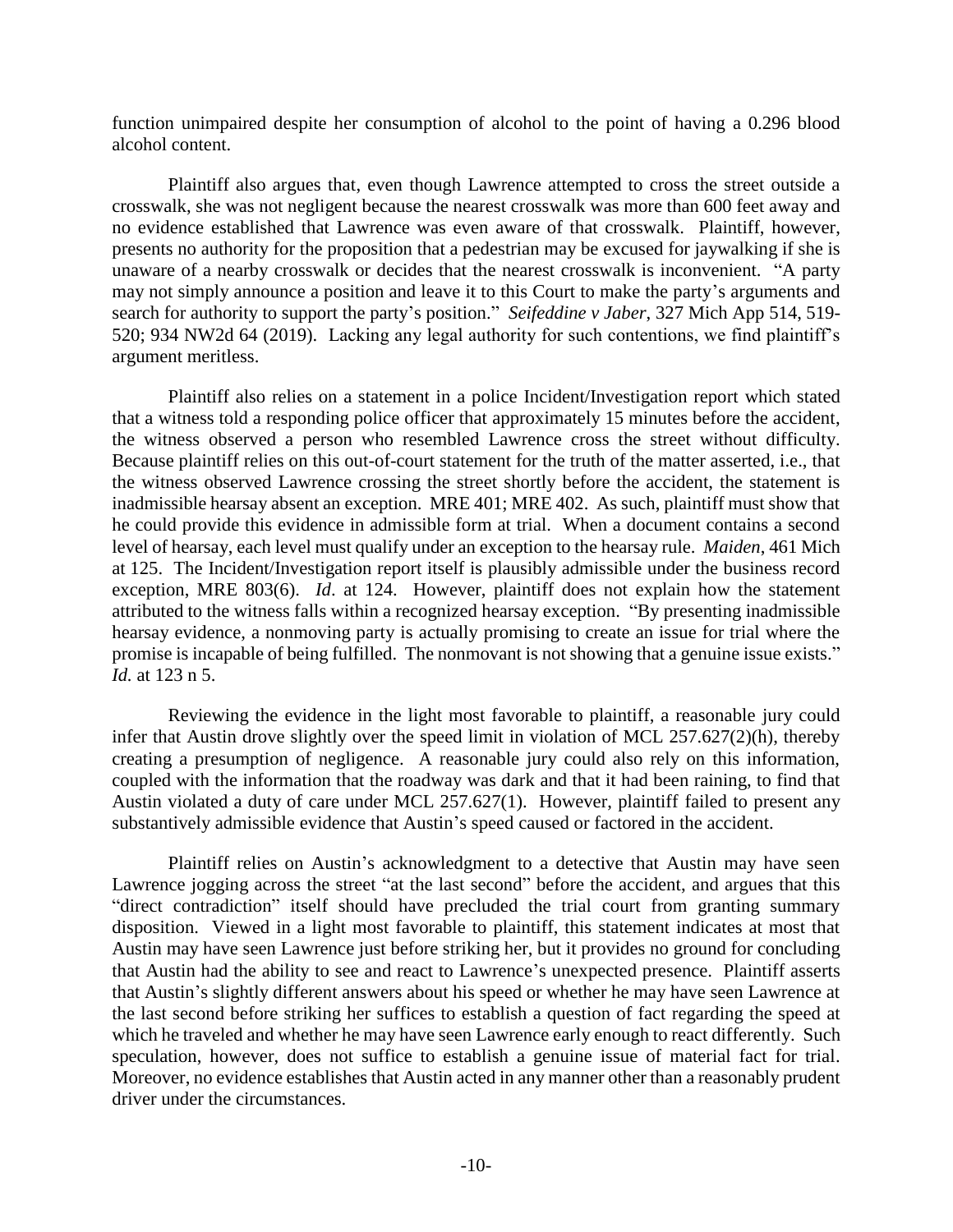Even if we were to conclude that some evidence indicated Austin's negligence, to avoid summary disposition, plaintiff had to establish a genuine issue of material fact regarding Lawrence's ability to function unimpaired by alcohol and that Lawrence was less than 50% at fault for the accident. If one infers from the evidence that Austin may have been partly at fault, the trial court did not err by concluding that any negligence by Austin paled in comparison to Lawrence's flagrant disregard for her own safety. The uncontroverted evidence established that, with a significantly high blood alcohol content, she attempted to cross a five-lane street outside of a crosswalk in dark clothing on a rainy dark night and ventured into the pathway of oncoming traffic. The trial court did not err by ruling that no reasonable jury could find Lawrence less than 50% at fault for the accident. Accordingly, we affirm the trial court's order granting summary disposition in favor of the Martin defendants.

# B. SUMMARY DISPOSITION FOR DEFENDANT SCHAUF

Plaintiff also argues that the trial court erred by granting defendant Schauf's motion for summary disposition. We again disagree.

As discussed earlier, plaintiff failed to establish a genuine issue of material fact regarding whether Lawrence was less than 50% at fault for the initial accident. The evidence also fails to establish a genuine issue of material fact whether Lawrence was less than 50% percent at fault regarding Schauf's role in the accident. Indeed, no evidence supports a finding that Schauf committed negligence when she struck Lawrence. The same underlying facts of darkness, rain, and the sudden appearance of a darkly clothed pedestrian crossing a five-lane street outside of a crosswalk apply equally when evaluating Schauf's conduct. Further, the evidence indicates that Schauf faced a completely unexpected emergency situation of a body landing in her vehicle's path without warning.

Plaintiff argues that the "[e]vidence presents the reasonable inference that Schauf exceeded the speed limit." Plaintiff misstates the evidence. Plaintiff contends that Schauf's testimony about her speed varied. He relies on the fact that Schauf testified that she drove "slightly under" or "slower" than the speed limit, but also claimed that she "was going with traffic." Plaintiff maintains that these statements establish inconsistencies that raise credibility issues which alone should preclude summary disposition. We disagree that these statements are inconsistent or present a question of fact precluding summary disposition. Schauf never testified that she drove over the speed limit, and her statement that she traveled at the speed of traffic cannot support an inference that she exceeded the speed limit, absent evidence that the vehicles she followed or with which she maintained pace exceeded the speed limit. No evidence in the record indicates such facts, and plaintiff does not identify any facts in evidence that permit such an inference. Instead, plaintiff seeks to rely on speculation.

Plaintiff states that Schauf traveled in the left lane of traffic, rather than the right lane as required under MCL 257.642(1)(a), and contends that "Schauf's presence in the left 'passing' lane raises a fact question that she was not driving below the speed limit, but was trying to 'overtake and pass' other vehicles." This argument again relies on speculation regarding the speed at which Schauf drove. Schauf's mere presence in a lane intended for passing does not establish that she exceeded the speed limit nor does it support an inference that she was speeding. Moreover, there are exceptions to the prohibition against traveling in the left lane, including when traffic exists in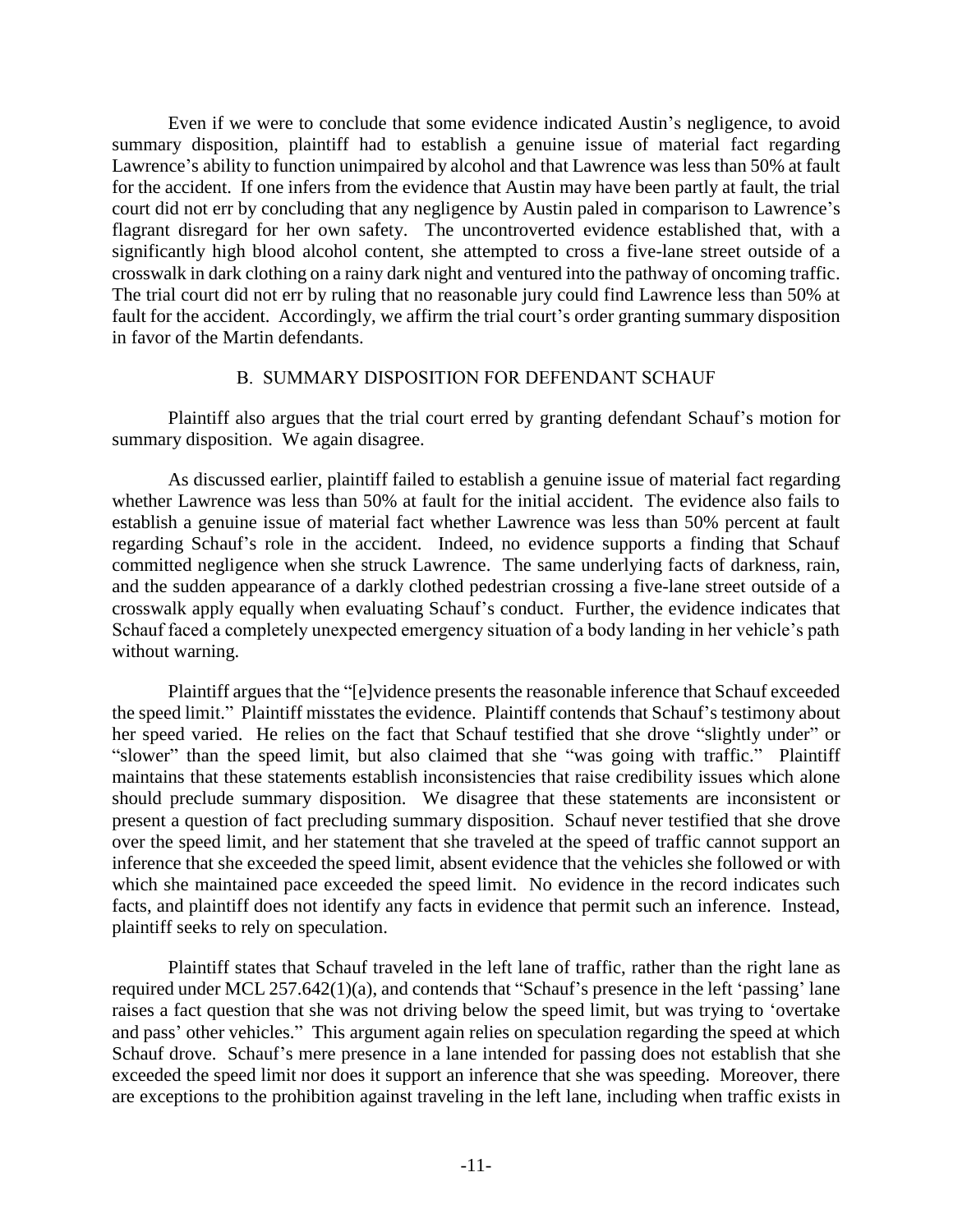both lanes, see MCL 257.634(2), and the evidence indicated that vehicles traveled in both travel lanes at the time of the accident. Such evidence demonstrates further Lawrence's impaired decision-making and negligent disregard for her own safety.

Plaintiff's argument that the evidence supports a finding that Schauf had to have seen Lawrence lying in the road lacks merit because he relies on the fact that another vehicle behind Austin's vehicle did not strike Lawrence after Austin hit her. Austin and the other driver both testified that they were driving in the curb lane, not the inner lane. The other vehicle could not have hit Lawrence because, after she stepped into Austin's lane, the impact of the collision threw her from the curb lane into the inner lane. It is speculative to assume that Schauf would have known that Lawrence lay in her traffic lane because other cars, not in her lane, swerved.

Robbins's report also does not support a finding that Schauf was negligent. First, Robbins relies in part on portions of "*What Every Driver Must Know*," which is not competent authority for determining comparative negligence. Further, although Robbins stated that Schauf's headlights appeared to be cloudy or oxidized, he admitted that he did not actually inspect Schauf's car. In any event, Robbins merely stated that oxidation "reduces the headlight projection and, thus, driver visibility from direct headlight illumination of objects on the roadway." He did not discuss how or to what extent headlight oxidation affects illumination compared to nonoxidized headlights, nor did he discuss whether the condition of Schauf's headlights rendered her vehicle noncompliant with MCL 257.699, which establishes illumination requirements for headlights. Specifically, MCL 257.699(b) and (c) provide:

(b) There shall be an uppermost distribution of light, or composite beam, so aimed and of an intensity as to reveal persons and vehicles *at a distance of at least 350 feet ahead* for all conditions of loading.

(c) There shall be a lowermost distribution of light, or composite beam, so aimed and of sufficient intensity to reveal persons and vehicles *at a distance of at least 100 feet ahead*; and under any condition of loading none of the high intensity portion of the beam shall be directed to strike the eyes of an approaching driver. [MCL 257.699 (emphasis added). $3$ ]

Robbins presented nothing to indicate that, on the evening of the accident, Schauf's headlights did not meet these requirements. He did not present any evidence regarding the standard low-beam illumination of headlights on a 2006 Prius, whether and to what extent such could have been affected by oxidation, or how any reduced illumination caused by oxidation would have affected the reaction time of a driver traveling 30 miles per hour, as Schauf testified. Robbins's observation that the headlights on Schauf's vehicle appeared to be cloudy or oxidized does not establish that Schauf's operation of the vehicle amounted to negligence. Further, Robbins never explained the extent to which oxidized headlights would have decreased Schauf's visibility and he never offered

 $\overline{a}$ 

<sup>&</sup>lt;sup>3</sup> Plaintiff repeatedly asserts that Schauf's headlights were required to illuminate objects 500 feet away, citing MCL 257.684(a). However, this statute only states that one must use headlights if the natural light is insufficient to clearly illuminate objects 500 feet away. It is undisputed that Schauf's headlights were activated at the time Lawrence was struck.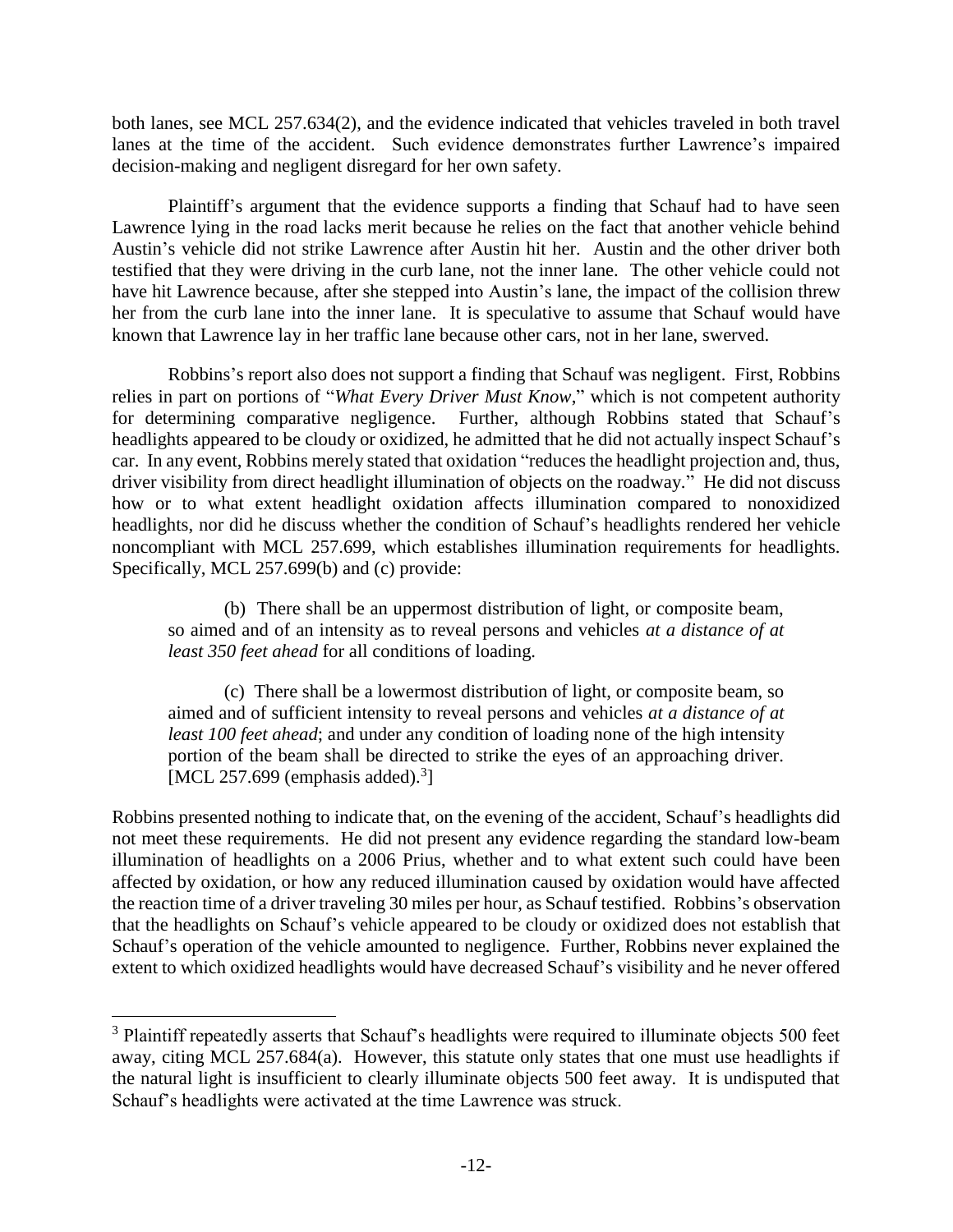an opinion whether any increased visibility from nonoxidized headlights would have enabled Schauf to see an object in the roadway in time to avoid hitting it. Robbins's report and opinions fail to create a genuine issue of material fact regarding Schauf's driving performance or whether the condition of her headlights served as a cause in fact of her striking Lawrence in the roadway.

Even if plaintiff could establish that Schauf's headlights affected her vision or her ability to stop before hitting Lawrence, such would not alter the conclusion that no reasonable juror could find under the circumstances of this case that Lawrence was less than 50% at fault. Accordingly, the trial court did not err by granting Schauf's motion for summary disposition.

# C. MOTION FOR RECONSIDERATION

Plaintiff next argues that the trial court erred by denying his motions for reconsideration of the orders granting summary disposition in favor of the Martin defendants and Schauf. We disagree.

"This Court reviews for an abuse of discretion a trial court's decision on a motion for reconsideration." *In re Estate of Moukalled*, 269 Mich App 708, 713; 714 NW2d 400 (2006). A trial court abuses its discretion when its decision is outside the range of reasonable and principled outcomes. *Jawad A Shah, MD, PC v State Farm Mut Auto Ins Co*, 324 Mich App 182, 208; 920 NW2d 148 (2018).

In support of her motions for reconsideration, plaintiff submitted still photographs taken from the convenience store video recording system shortly before the accident. The photographs depicted Lawrence entering the store and standing at the counter making purchases. Plaintiff argues that the photos show that Lawrence was not impaired while at the store shortly before she attempted to cross the street.

Motions for reconsideration are used to correct palpable error, not to present new evidence or arguments. *Maiden*, 461 Mich at 126 n 9. Evidence offered for the first time in support of a motion for reconsideration is "not properly before the court." *Id*.

The still photographs from the convenience store were available before the trial court decided the parties' motions for summary disposition. Plaintiff could have presented this evidence when responding to defendants' motions for summary disposition but did not. Regardless, the photographs fail to establish the trial court made a palpable error in granting the Martin defendants' and Schauf's motions for summary disposition. Although the photographs show Lawrence entering the convenience store and standing at the counter making purchases, they cannot establish whether Lawrence was impaired because the photos do not depict Lawrence's body movements, coordination at the time the photos were taken, or her mental function. Moreover, the photographs were cumulative of a detective's deposition testimony concerning whether Lawrence appeared intoxicated while she shopped in the store. The detective testified he reviewed the store security video from which the still photographs were obtained. The video lacked audio and the detective stated he could not see whether Lawrence's "eyes were glassy" and he did not recall whether Lawrence was "staggering." He acknowledged, however, nothing he could see at the time showed Lawrence was under the influence of alcohol. Because the still photographs were cumulative of this evidence which was before the court at the time it granted the Martin defendants' and Schauf's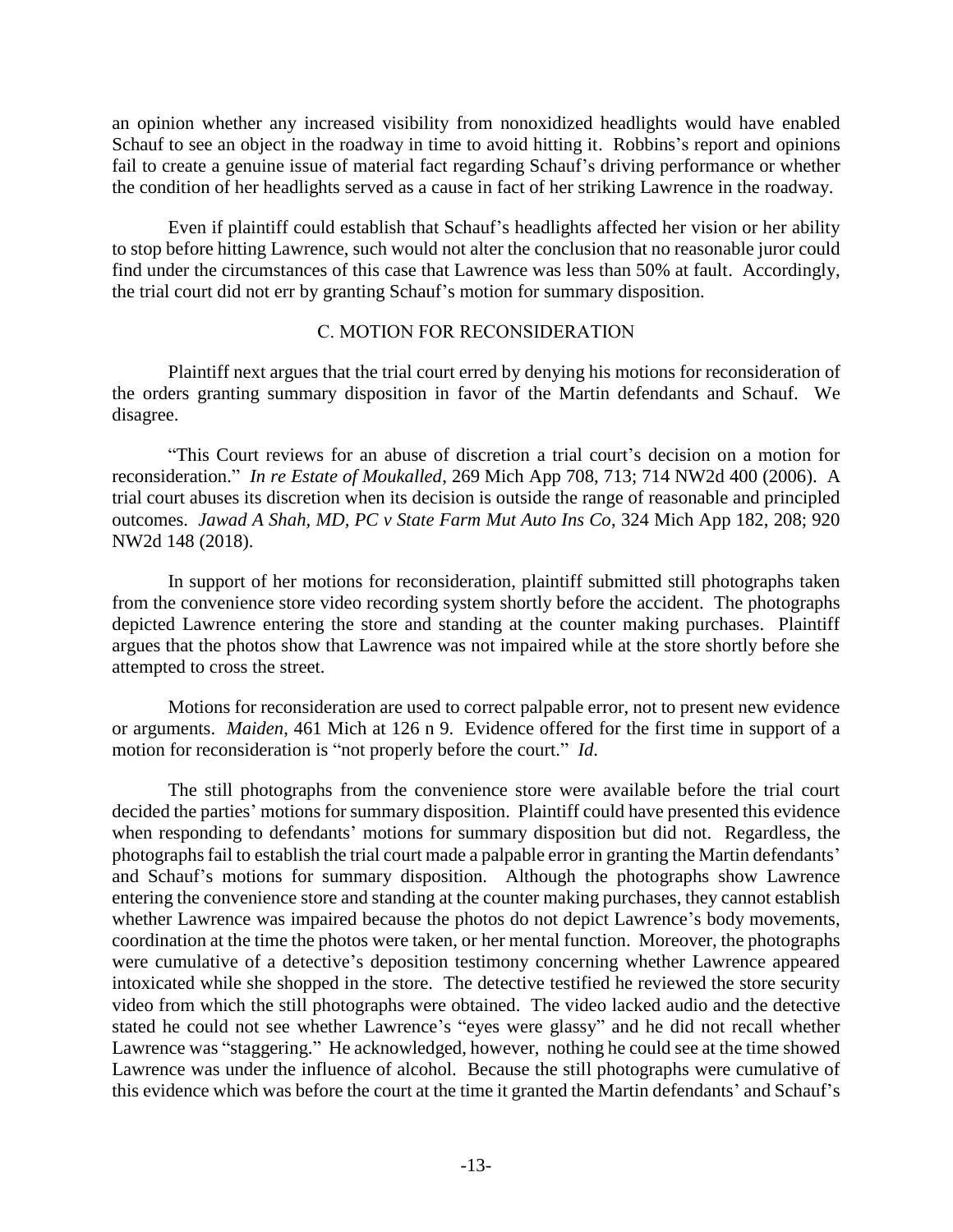motions for summary disposition, plaintiff failed to demonstrate the trial court made a palpable error when granting the motions. Further, determination of the degree of fault attributable to Lawrence did not rest solely on the issue of the degree of her impairment from ingestion of alcohol. The trial court could reasonably conclude from all of the other evidence that Lawrence bore 50% or more fault for the accident. Because no reasonable juror could find that plaintiff was less than 50% liable for the accident, the trial court properly granted defendants' motions for summary disposition. Accordingly, the trial court did not abuse its discretion when it denied plaintiff's motions for reconsideration.

### D. SURVIVOR BENEFITS

Plaintiff also argues that the trial court erred when it granted Progressive's and Fremont's motions for summary disposition respecting whether plaintiff was entitled to recover survivor or replacement service benefits under MCL 500.3108. We disagree.

"The [no-fault] act operates to compensate only a limited class of persons for economic losses sustained as a result of motor vehicle accidents." *Belcher v Aetna Cas & Surety Co*, 409 Mich 231, 243; 293 NW2d 594 (1980). Potential recipients of survivor's benefits must have had a certain relationship with the decedent before the decedent's death. *Id*. at 249. "Benefits for survivors' loss are payable only where the deceased had contributed things of tangible economic value to the dependent's support or where the deceased had performed services for his dependents during the injured person's lifetime." *Id*.

MCL 500.3108 governs benefits to survivors of individuals who die as a result of the ownership, operation, maintenance, or use of a motor vehicle. MCL 500.3108(1) provides in pertinent part:

Except as provided in subsection (2), personal protection insurance benefits are payable for a survivor's loss which consists of a loss, after the date on which the deceased died, of contributions of tangible things of economic value, not including services, that dependents of the deceased at the time of the deceased's death would have received for support during their dependency from the deceased if the deceased had not suffered the accidental bodily injury causing death and expenses, not exceeding \$20.00 per day, reasonably incurred by these dependents during their dependency and after the date on which the deceased died in obtaining ordinary and necessary services in lieu of those that the deceased would have performed for their benefit if the deceased had not suffered the injury causing death.

Under MCL 500.3108(1), only "dependents of the deceased at the time of the deceased's death" are entitled to survivor's benefits. Although MCL 500.3108 does not define "dependent," the term has been construed to include "a person who was receiving support and services from the deceased injured person prior to his death." *Belcher*, 409 Mich at 244. MCL 500.3110 provides further guidance as to who may qualify as a dependent of a decedent and states, in relevant part:

(1) The following persons are conclusively presumed to be dependents of a deceased person:

\* \* \*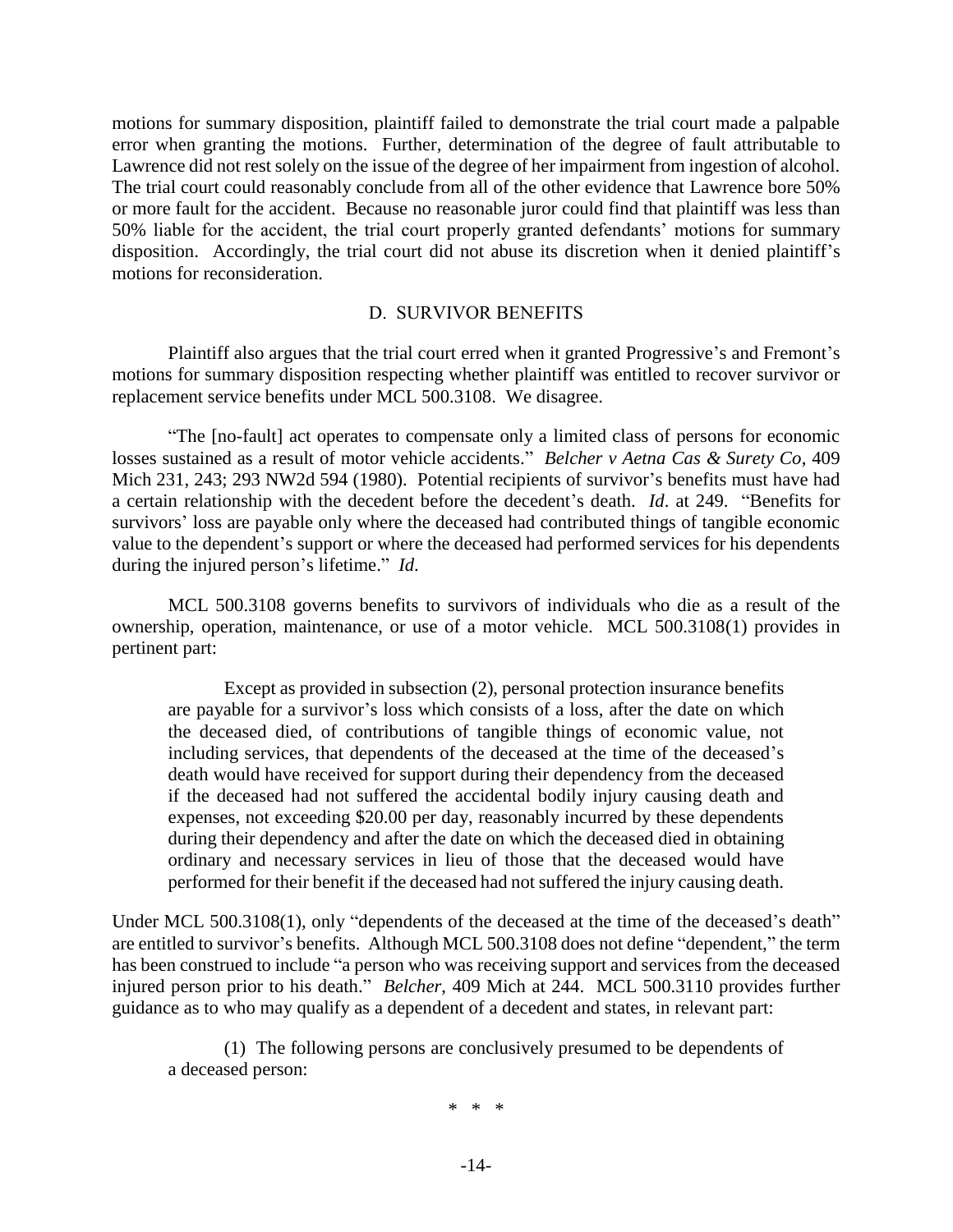(c) A child while under the age of 18 years, or over that age but physically or mentally incapacitated from earning, *is dependent on the parent with whom he lives or from whom he receives support regularly at the time of the death of the parent*.

(2) In all other cases, questions of dependency and the extent of dependency shall be determined in accordance with the facts as they exist at the time of death. [Emphasis added.]

Plaintiff maintains that because Lawrence's daughter, JL, stayed with Lawrence on alternating weekends, she therefore "lived with" Lawrence, which is sufficient to trigger the conclusive presumption of MCL 500.3110(1)(c). We disagree.

In *Grange Ins Co of Mich v Lawrence*, 494 Mich 475; 835 NW2d 363 (2013), our Supreme Court addressed the application of the term "domiciled" in MCL  $500.3114(1)$ ,<sup>4</sup> to determine priority for PIP benefits for minor children. In *Grange*, a consolidated case, the Court considered application of the law to two factual scenarios. In the first case, the parents of the child killed in an accident, Edward Lawrence and Laura Rosinski, divorced before the accident. The two shared joint legal custody, but Rosinski had "primary physical custody" of the decedent and her sister. *Id*. at 482. The child was killed while riding in a car driven by Rosinski. *Id*. The trial court determined that the child had two domiciles and that benefits should be paid equally by the parents' respective insurers. This Court affirmed that decision. *Id*. at 484. In the second case, the parents of the deceased minor child had also divorced before the accident. The divorce judgment granted both parents joint legal custody, but "physical custody" was awarded to the child's father, with the mother to have "reasonable visitation." *Id*. at 486. After the father decided to move to Tennessee, the custody order was modified to provide the mother with six weeks of vacation in the summer. *Id*. The child was killed in an accident when visiting her mother in Michigan for the summer. *Id*. 486-487. The trial court found that the child resided in Michigan when with her mother for the summer. *Id.* at 488. This Court reversed, "reasoning that the evidence of [the child's] domicile, and in particular her intent, presented a question of fact for resolution by the jury and that summary disposition was, thus, not proper for either party." *Id*. This Court rejected the argument that the judgment of divorce and the subsequent order modifying domicile conclusively established the child's domicile for all purposes. *Id*. at 489.

Our Supreme Court reasoned that the term "domicile" has "a particular meaning in the law" and that an individual can only have one domicile, which it defined as "[a] place where a person *lives* or has his home." *Id*. at 494 (emphasis added, citation omitted). The Court also noted that, when enacting the no-fault act, "rather than there being any indication that the Legislature intended to deviate from this common-law rule, there is, in fact, evidence that the Legislature favored this single-location rule." *Id*. at 495. The Court held that, unlike an adult, a child cannot acquire a "domicile of choice," and therefore, the traditional ways of determining a person's

 $\overline{a}$ 

<sup>&</sup>lt;sup>4</sup> MCL 500.3114(1) provides that "a personal protection insurance policy described in section 3101(1)1 applies to accidental bodily injury to the person named in the policy, the person's spouse, and a relative of either domiciled in the same household, if the injury arises from a motor vehicle accident."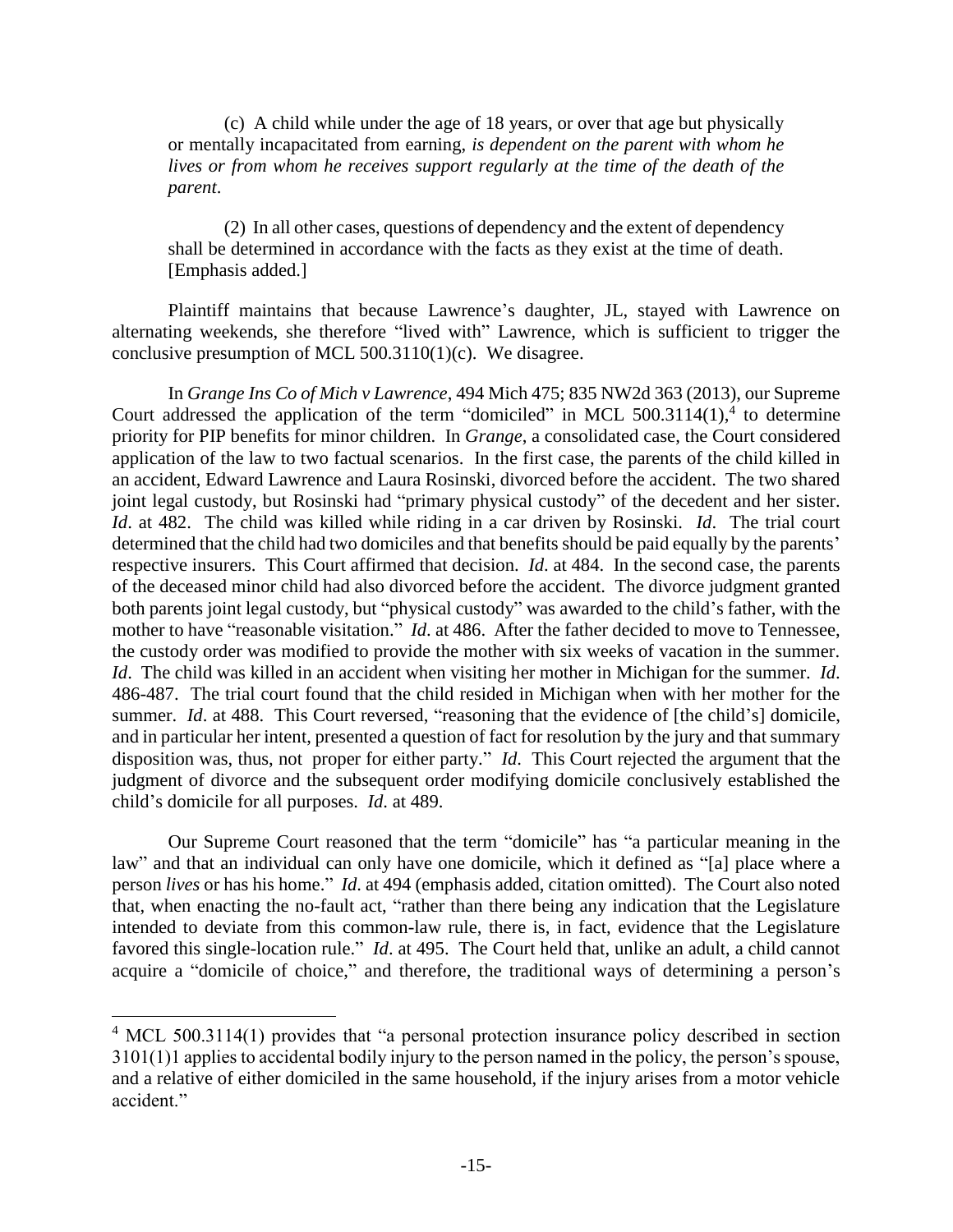domicile are "irrelevant." *Id*. at 503. Instead, the Court "expressly recognized that a child's domicile, upon the divorce or separation of the child's parents, is the same as that of the parent to whose custody he has been legally given pursuant to a custody order." *Id*. at 504. The Court determined that this conclusion was also consistent with the Child Custody Act, MCL 722.21 *et seq*., which provides, *inter alia*, that courts are charged in any dispute regarding custody, with "declar[ing] the child's inherent rights and establish[ing] the rights and duties as to the child's custody . . . in accordance with this act." *Id*. at 506, quoting MCL 722.24(1). Our Supreme Court explained:

Once a custody order is entered pursuant to a judgment of divorce *or otherwise*, that custody order is legally binding on the parents and the order cannot be modified absent court approval or compliance with the applicable provisions of the Child Custody Act. Because parents are legally bound by the terms of the custody order, the order therefore negates the parents' legal capacity, which is necessary to establish a domicile of choice for the minor child that is different from that established in the custody order." [*Id*. at 508-509 (emphasis added).]

Turning to the first case, the Court held that because Rosinski was awarded primary physical custody, the child's domicile was with her. *Id*. at 513. In the second case, the Court held that because the child's father had been awarded "physical custody," the child remained domiciled with him in Tennessee, despite her residence in Michigan at the time of the accident. *Id*. at 515.

Although MCL 500.3110 does not use the term "domicile," the phrase "dependent on *the parent with whom he lives*" (emphasis added) is synonymous with the longstanding definition of domicile, of which JL could have only one. In May 2018, Lawrence and JL's father, Timothy Engler, agreed that Engler would have sole physical custody of JL, with the two continuing to share legal custody, and the court entered an order awarding Engler sole physical custody of JL beginning June 15, 2018. Therefore, consistent with *Grange*, as a matter of law, JL did not "live with" Lawrence at the time of the accident, but with Engler.

Plaintiff also argues that Lawrence provided regular support for JL, thereby entitling JL to survivor's benefits under MCL 500.3110(1)(c). The May 21, 2018 custody order provided that "[c]hild support is still an issue and shall be referred to a hearing with the Referee." However, Engler testified that he did not ask for child support, and Lawrence did not pay any. Lawrence did not provide transportation for JL, and Engler testified that neither Lawrence nor her mother owned a vehicle. Although JL stayed with Lawrence during alternate weeks in the summer of 2018, Engler testified that Lawrence lived with her mother. Engler was not aware whether Lawrence paid her mother rent. Engler provided somewhat inconsistent answers concerning any other support. When asked whether Lawrence had provided financial support to JL during the five months before the accident, Engler said he was not sure, but he also said that Lawrence had assisted with JL's hair, nails, and occasionally clothing, and she had done what she could with what she had. Engler testified that Lawrence provided JL with food and clothing when JL stayed with Lawrence and her mother. However, Lawrence received food stamps and Engler did not know whether Lawrence's mother also provided food for JL. Engler did not think that Lawrence's mother also provided clothing for JL because it was mostly JL's aunt or JL's older sister who did. JL was covered under Engler's health insurance and he provided her with school supplies.